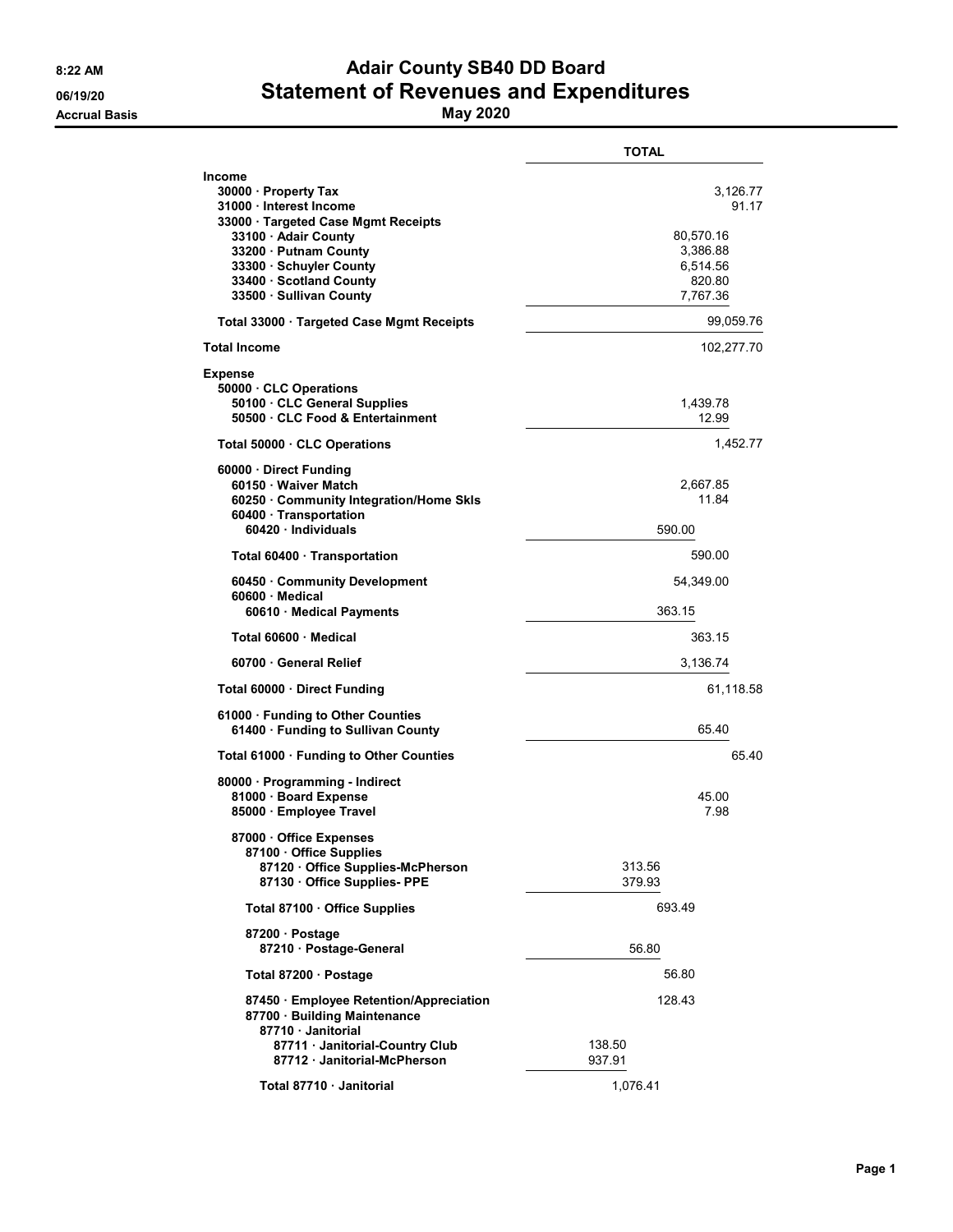## 8:22 AM **Adair County SB40 DD Board** 06/19/20 **Statement of Revenues and Expenditures**

|                                                                                                                                                                                                                                                                                                           | <b>TOTAL</b>                                                                                             |  |  |
|-----------------------------------------------------------------------------------------------------------------------------------------------------------------------------------------------------------------------------------------------------------------------------------------------------------|----------------------------------------------------------------------------------------------------------|--|--|
| 87720 · Lawn Care<br>87721 · Lawn Care-Country Club<br>87722 · Lawn Care-McPherson                                                                                                                                                                                                                        | 100.00<br>30.00                                                                                          |  |  |
| Total 87720 Lawn Care                                                                                                                                                                                                                                                                                     | 130.00                                                                                                   |  |  |
| 87730 · Snow Removal<br>87732 · Snow Removal-McPherson                                                                                                                                                                                                                                                    | 75.00                                                                                                    |  |  |
| Total 87730 · Snow Removal                                                                                                                                                                                                                                                                                | 75.00                                                                                                    |  |  |
| Total 87700 · Building Maintenance                                                                                                                                                                                                                                                                        | 1,281.41                                                                                                 |  |  |
| 87800 · Software & Technology                                                                                                                                                                                                                                                                             | 149.90                                                                                                   |  |  |
| 87900 · Representative Payee Expense<br>87000 Office Expenses - Other                                                                                                                                                                                                                                     | 32.00<br>4.00                                                                                            |  |  |
| Total 87000 · Office Expenses                                                                                                                                                                                                                                                                             | 2,346.03                                                                                                 |  |  |
| 87500 · Personnel<br>51000 CLC Personnel<br>51100 CLC Center Salary Expense                                                                                                                                                                                                                               | 6,069.70                                                                                                 |  |  |
| Total 51000 · CLC Personnel                                                                                                                                                                                                                                                                               | 6,069.70                                                                                                 |  |  |
| 66000 · Payroll Expenses<br>66500 · Salary Sick<br>66600 · FCCRA Leave<br>66700 · Salary Vacation<br>66000 · Payroll Expenses - Other                                                                                                                                                                     | 1,366.81<br>149.15<br>2.407.69<br>5,836.85                                                               |  |  |
| Total 66000 · Payroll Expenses                                                                                                                                                                                                                                                                            | 9,760.50                                                                                                 |  |  |
| 70300 · TCM Admin Salary<br>71110 · TCM Adair Salary Expense<br>71115 · TCM Adair Overtime<br>72110 · TCM Putnam Salary Expense<br>73110 · TCM Schuyler Salary Expense<br>74110 · TCM Scotland Salary Expense<br>75110 · TCM Sullivan Salary Expense<br>87510 · Salary Expense<br>87540 Employee Benefits | 6,200.83<br>28,511.60<br>65.82<br>1,263.24<br>3,422.42<br>1,593.99<br>3,630.47<br>17,656.22<br>23,180.90 |  |  |
| Total 87500 · Personnel                                                                                                                                                                                                                                                                                   | 101,355.69                                                                                               |  |  |
| 89000 Utilities<br>89100 · Electricity<br>89110 · Electricity-Country Club<br>89130 · Electricity-314 E McPherson                                                                                                                                                                                         | 113.78<br>217.99                                                                                         |  |  |
| Total 89100 · Electricity                                                                                                                                                                                                                                                                                 | 331.77                                                                                                   |  |  |
| 89200 Gas<br>89210 Gas-Country Club                                                                                                                                                                                                                                                                       | 64.00                                                                                                    |  |  |
| Total 89200 Gas                                                                                                                                                                                                                                                                                           | 64.00                                                                                                    |  |  |
| 89300 Trash<br>89310 Trash-Country Club<br>89320 · Trash-McPherson                                                                                                                                                                                                                                        | 97.06<br>69.94                                                                                           |  |  |
| Total 89300 Trash                                                                                                                                                                                                                                                                                         | 167.00                                                                                                   |  |  |
| 89400 · Telephone & Internet<br>89410 · Telephone & Internet-Country CI                                                                                                                                                                                                                                   | 283.60                                                                                                   |  |  |
| Total 89400 · Telephone & Internet                                                                                                                                                                                                                                                                        | 283.60                                                                                                   |  |  |